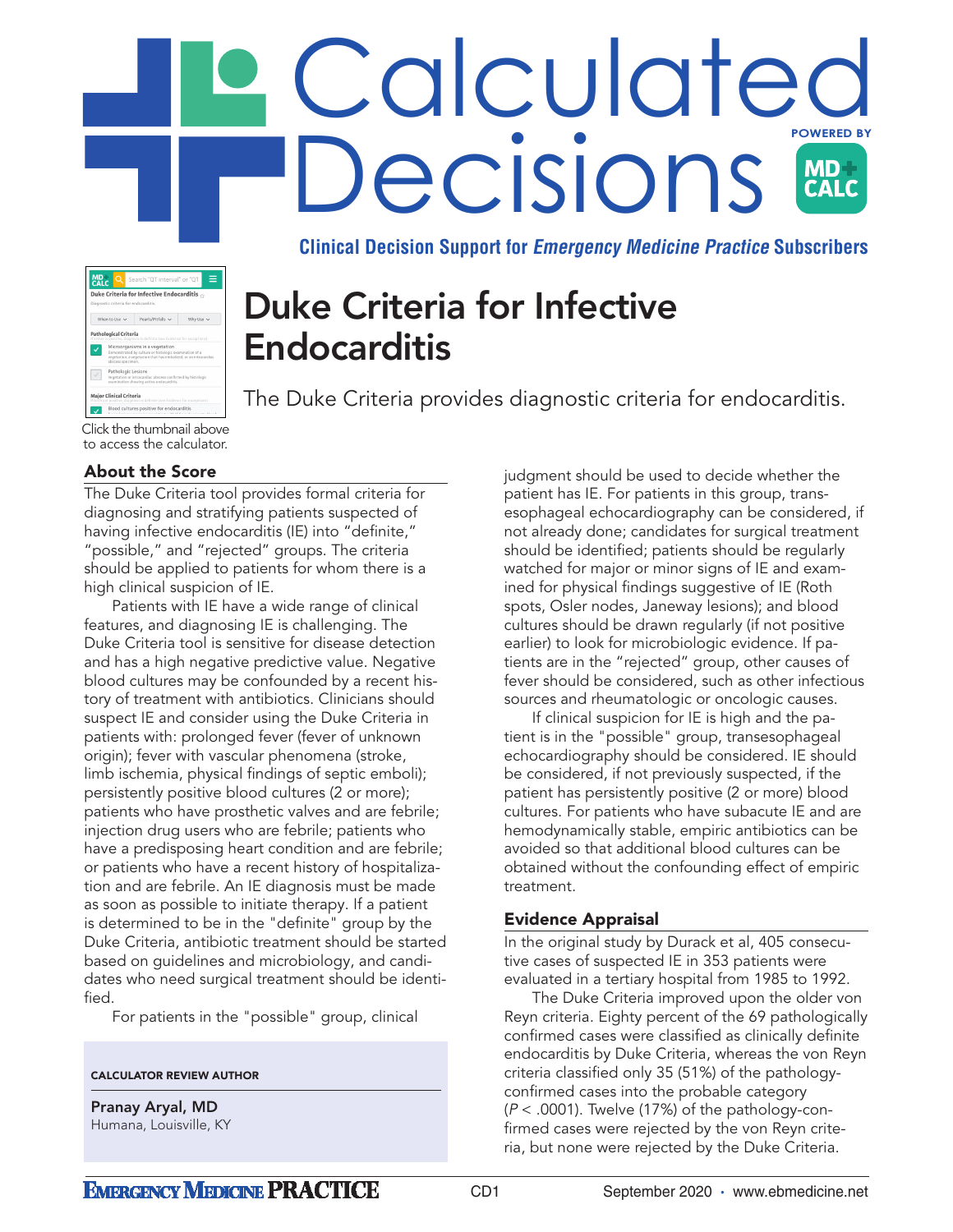Among the 150 cases rejected by von Reyn criteria, 11 were definite, 87 were probable, and 52 were rejected by the Duke Criteria.

The Duke Criteria tool was validated during the late 1990s with 11 major studies, which included 1700 geographically and clinically diverse patient groups (adult, pediatric, and geriatric patients; patients from the community; patients with and without injection drug use; patients with both native and prosthetic valves; and patients treated outside of the United States). It showed high sensitivity (> 80%) and a high negative predictive value in these studies.

# Use the Calculator Now

[Click here to access the Duke Criteria on MDCalc.](https://www.mdcalc.com/duke-criteria-infective-endocarditis)

## Calculator Creator

David Durack, MD [Click here to read more about Dr. Durack.](https://www.mdcalc.com/duke-criteria-infective-endocarditis#creator-insights)

## References

#### Original/Primary Reference

• Durack DT, Lukes AS, Bright DK. New criteria for diagnosis of infective endocarditis: utilization of specific echocardiographic findings. Duke Endocarditis Service. Am J Med. 1994;96(3):200-209. DOI: <https://doi.org/10.1086/313753>

### Validation References

Li JS, Sexton DJ, Mick N, et al. Proposed modifications to the Duke criteria for the diagnosis of infective endocarditis. Clin Infect Dis. 2000;30(4):633-638. [DOI:](DOI: hyperlinkURL ) <https://doi.org/10.1086/313753>

Copyright © MDCalc • Reprinted with permission.